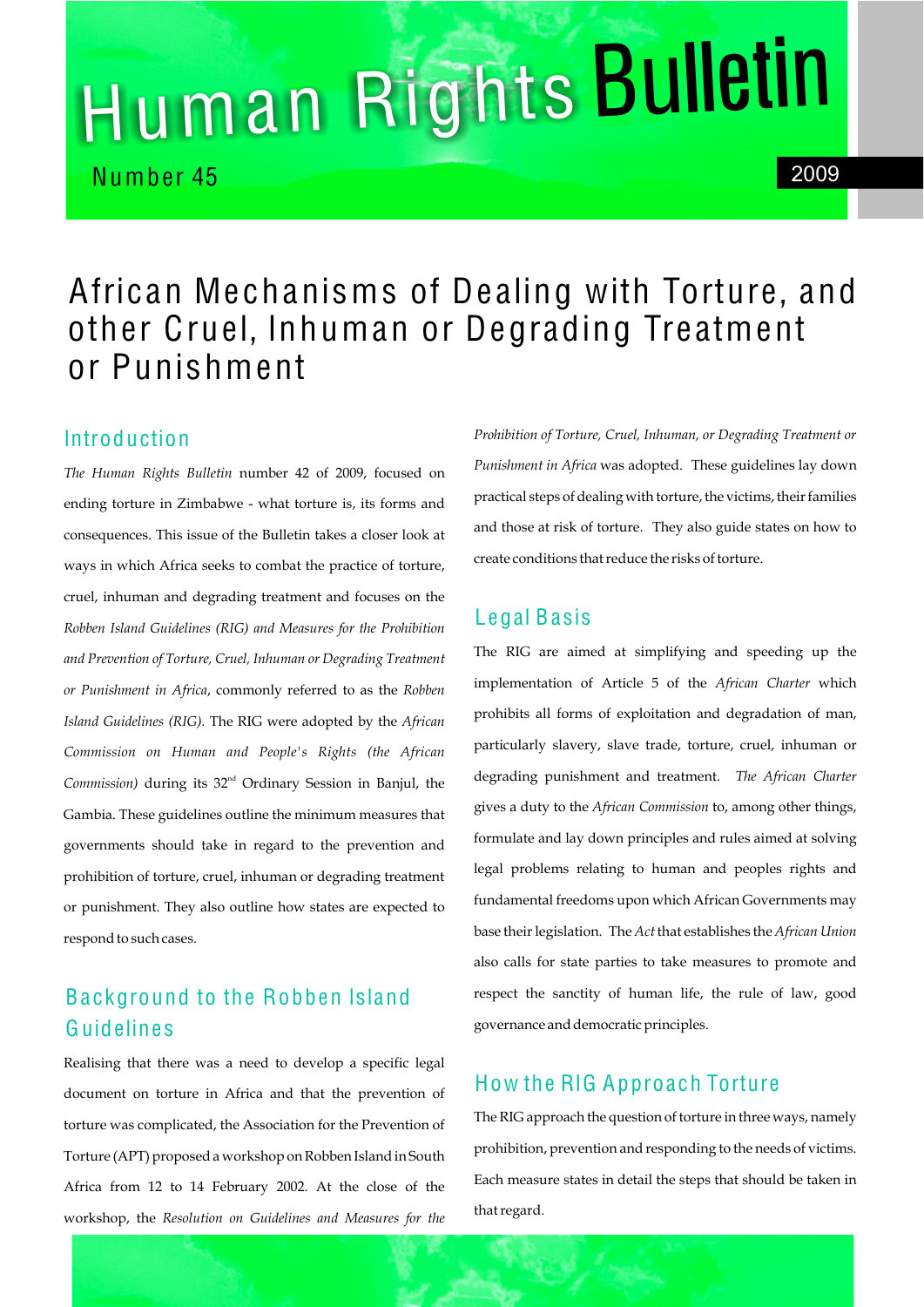# How do the RIG Prohibit Torture?

The RIG outline measures, which states should take to outlaw torture, which include the following;

*<sup>1</sup>* ? *Ratification of regional and international instruments* – this is whereby a state indicates its consent to be bound to regional and international treaties that prohibit the practice of torture,

This is to ensure that all possible means of fighting torture are made available to the states and their subjects.

- !*Criminalization of torture*  states should ensure that acts, which are classified as torture under the *Convention Against Torture and Other Cruel, Inhuman and Degrading Treatment or Punishment* are offences that are recognised within their national legal systems. Notions such as "necessity", "national emergency" and "public order" shall not be invoked as grounds for torture, cruel, inhuman or degrading treatment or punishment. This means the room for exceptions must be narrowed as much as possible. In other words, the law must weigh heavily in favour of the victims of torture by preventing the state or any other actor involved from resorting to the listed exceptions. This is in line with the sanctity of life given by the Constitutive Act of the African Union.
- !*Non-Refoulment* no one should be expelled or extradited to a country where he or she is at the risk of being subject to torture.

The RIG further require states to combat impunity for both nationals and non-nationals who commit acts of torture and to establish complaints and investigation procedures to which all persons can bring their allegations. This places an obligation upon the state to do their best to ensure accountability. The state, for example cannot, under this requirement, pardon or offer protection to anyone who commits torture.

### How do the RIG Prevent Torture?

Conditions of arrest and detention often create fertile grounds for torture therefore there is need to put in place measures to regulate and monitor conditions in places of detention.

Under the RIG, states are required to establish;

- ! *Basic procedural safeguards for those deprived of their liberty* - for instance, the right that a relative or third party is notified of any detention; the right to an independent medical examination; the right of access to a lawyer.
- !*Safeguards during the Pre-trial process* prohibit the use of unauthorized places for detention and ensure that it is a punishable offence for any official to hold a person in a secret and/or unofficial place of detention. This safeguard ensures that the pre-trial process of detention is as transparent and open as possible. By opening up the process, the risks and opportunities for torture are reduced.
- !*Conditions of detention* states should take steps to improve the conditions in places of detention, which do not conform to international standards. Issues such as overcrowding, poor sanitation, poor ventilation and lack of access to medical facilities are common in African prisons. There is therefore a need to take steps towards improving the conditions of these places.
- States are also required to train and empower the civil society so that they disseminate information relating to the prohibition of torture. This guideline embodies the African value of community effort and

<sup>&</sup>lt;sup>1</sup>Ratification is making a treaty valid by approving and expressing official agreement, responsibility, or obligation, usually by enacting the necessary legislation to give domestic effect to that treaty.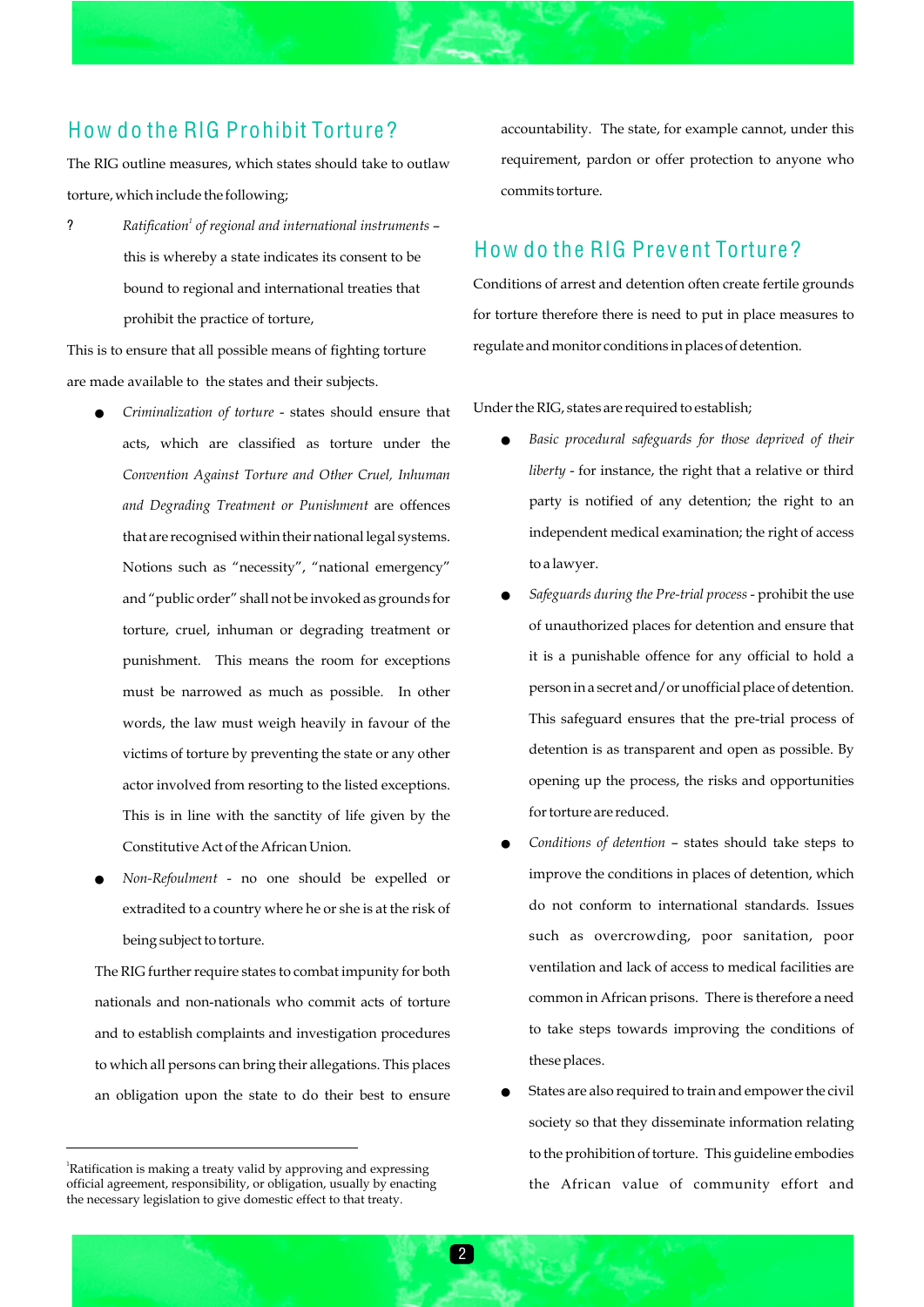encourages the states to partner with non-state actors to fight torture.

### What about the Victims?

It is important to realize that the victims remain at the centre of the fight against torture. Under the RIG states are required to ensure that all the victims of torture and their dependants are offered appropriate medical care, have access to appropriate social and medical rehabilitation and are provided with appropriate levels of compensation and support. In addition, families and communities of victims should also be considered as torture victims.

#### Zimbabwe and the RIG

#### ! **What Zimbabwe is required to do**

Zimbabwe signed and ratified the African Charter in 1986 and is legally bound by its provisions. *The African Charter* places a duty on the *African Commission* to create and lay down principles and rules aimed at solving legal problems relating to human and peoples rights and fundamental freedoms upon which African Governments may base their legislation.

#### !**The Government's Domestic Responsibilities**

Section 15 (1) of the Constitution of Zimbabwe states that *no person shall be subjected to torture or to inhuman or degrading punishment or other such treatment.* The Constitution does not define what torture is. However, Zimbabwean courts have closed the gap and defined torture to mean actions that result in severe mental and physical suffering, *see Blanchard & Ors* v *Minister of Justice 1999 (2) ZLR 24 (S)*

The Government of Zimbabwe has generally been indifferent in its approach as regards to torture. This is

mainly because it has been the main perpetrator of torture against its perceived enemies. Even after the signing of the GPA, torture has continued to be used by state agents and the militia.

#### ! **Failure to Criminalize Torture in Domestic Law**

The government has not ratified *the United Nations Convention against Torture and Other Cruel, Inhuman or Degrading Treatment or Punishment (CAT)* as required by Part 1 of the RIG.

Despite having signed and ratified the African Charter, which is the foundation of the RIG, the Government of Zimbabwe has not yet criminalized torture in its domestic law. The effect of this is that those who commit torture in Zimbabwe may be sentenced only for offences such as assault, assault with intent to cause grievous bodily harm, rape, administering poison or other noxious substances, murder and attempted murder. The sentencing, being at the discretion of the sentencing judicial officer, does not usually correspond with the gravity of the offence.

#### !**Failure to Combat a Culture of Impunity**

In Zimbabwe, many perpetrators of torture continue to enjoy protection from facing justice. This is contrary to provisions of the RIG, which require that, in order to combat impunity for crimes of torture or ill-treatment, states should ensure that all perpetrators are subject to legal process. The responsible legal and security institutions in Zimbabwe have largely been unable to bring the perpetrators of torture to justice either due to partisan allegiances or due to fear of victimization by the perpetrators who in many cases are aligned to influential government officials. This has resulted in the loss of